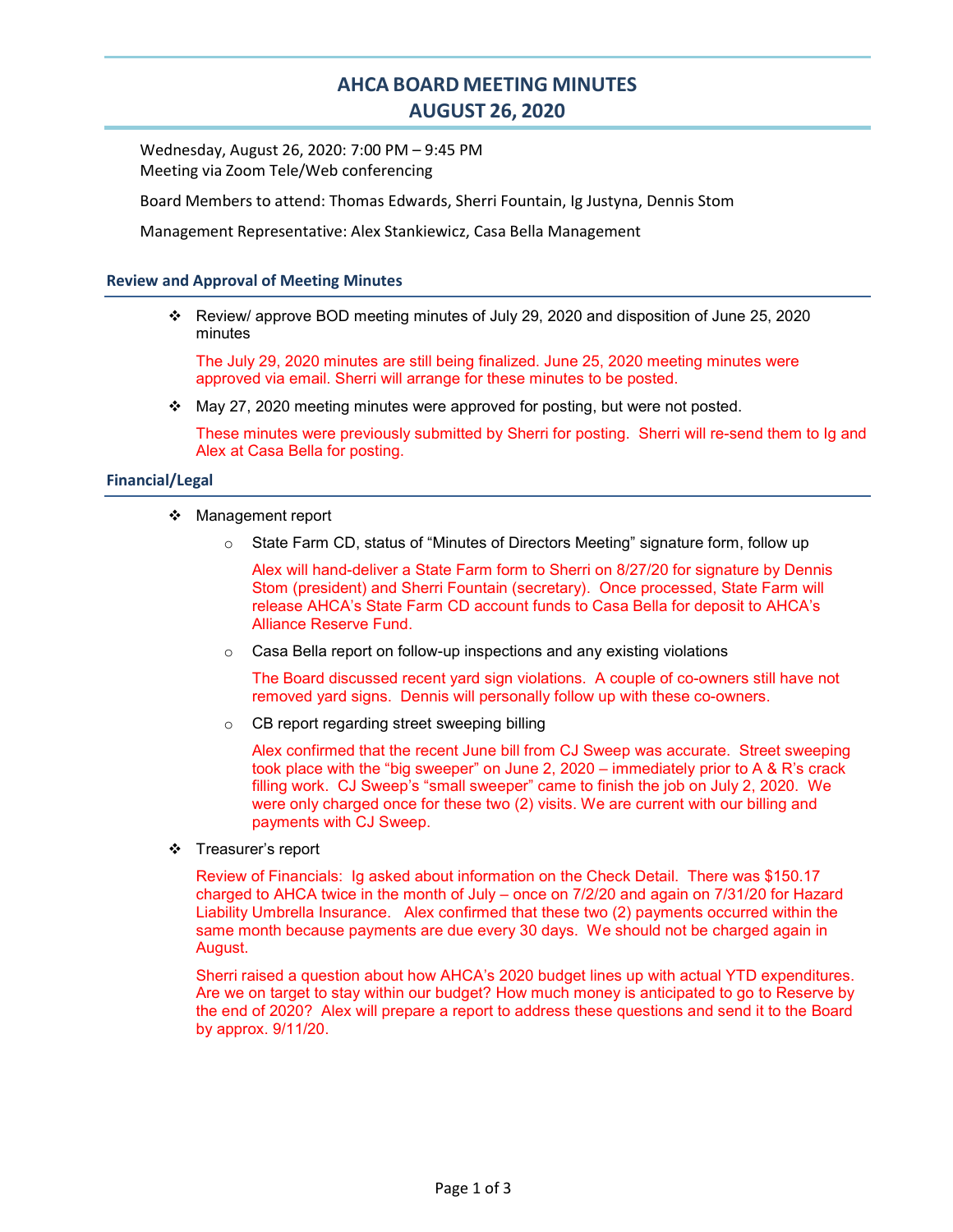Review of, delinquencies, legal fees, and legal actions

One co-owner, whose AHCA account is significantly in arrears, recently responded to Casa Bella's attorney to reconcile his account. Alex assured us that late-payment violation fees and attorney fees for collections-related expenses associated with this co-owner's account will be included in the settlement of the account. Once the co-owner pays the balance due, all but the August fees will be reimbursed to Arbor Hills. Alex also reported that several co-owners still haven't paid their July 2020 dues (\$365). In keeping with long-term, established practice, Casa Bella has charged these co-owners one (1) late fee (\$25.00) at this point.

## Alteration/Modification Requests

❖ Alteration/modification submission report

Solar panel installation request.

Original request was submitted on a Casa Bella Alt/Mod form. The Board has requested completion of the Arbor Hills Alt/Mod form for this project to ensure next door neighbors are notified about this pending project. The Board will wait until the new form is submitted before making a decision about the Alt/Mod request. (It was later determined and communicated by Ig Justyna that the co-owner would also be asked to submit a copy of a City of Ann Arbor permit unique to the installation of solar panel systems. This was communicated to the co-owner.)

AHCA alt mod form updated/approved posted to AHCA web site. Referenced on CB site?

Alex will make sure the AHCA Alt/Mod form is referenced and accessible to registered Arbor Hills co-owners on Casa Bella's website.

## Open Board Issues

 Sidewalk repairs moved to replacement stage. All residents complied with leveling and saw cutting notices.

Doan Construction is scheduled to complete sidewalk and other concrete "replacement" work on Thursday, 8/27/20 or Friday, 8/28/20 (weather permitting). Caulking/Sealing is tentatively scheduled for completion by Concrete Leveling, Inc. (CLI) within a couple of weeks of Doan completing its work. Doan's concrete replacement work must be completed before CLI can perform caulking/sealing.

Storm drain, Curb, Mail boxes & stands report, need hard copies from Steve Haddrill, Ig

Ig will contact Steve to obtain hard copies of inspection reports from Steve Haddrill.

Mail boxes renumbering (DIY lettering quote), Thomas

Sherri has been in touch with Joy Bocanegra at Do It Yourself (DYI) Lettering (1-800-550-3883) to discuss options for obtaining adhesive numbers for our mailboxes. The numbers can be prepared by DYI in 4-number sequences that match our street addresses. Sherri will pass along information to Thomas Edwards about DYI, so he can follow-up to obtain samples for the Board to consider.

September mosquito dunk application, Ig & Dennis

Due to extremely dry conditions over the past several weeks, the Board voted to skip applying mosquito dunks for the remainder of this year.

Perimeter Construction quote for sinkhole repair at light pole base on Aldwych, Sherri

Steve Rojeck, PE, Perimeter Construction, is scheduled to meet with Sherri and Ig on Wednesday, 9/2/20 at 11:00 a.m. to inspect the sinkhole next to the solar light pole on the east side of Aldwych Circle. Mr. Rojeck will advise us and provide an estimate to address the sinkhole problem.

Ashburnam Road street sign: "Slow Down Children Playing" obscured by vegetation

Dennis and Ig will take additional action to clear this vegetation.

 $\div$  Pond B (Pump House) rocky spillway from first to second pond and riser need maintenance Vegetation, debris and rocks need to be cleared. Ig and Dennis agreed to handle this.